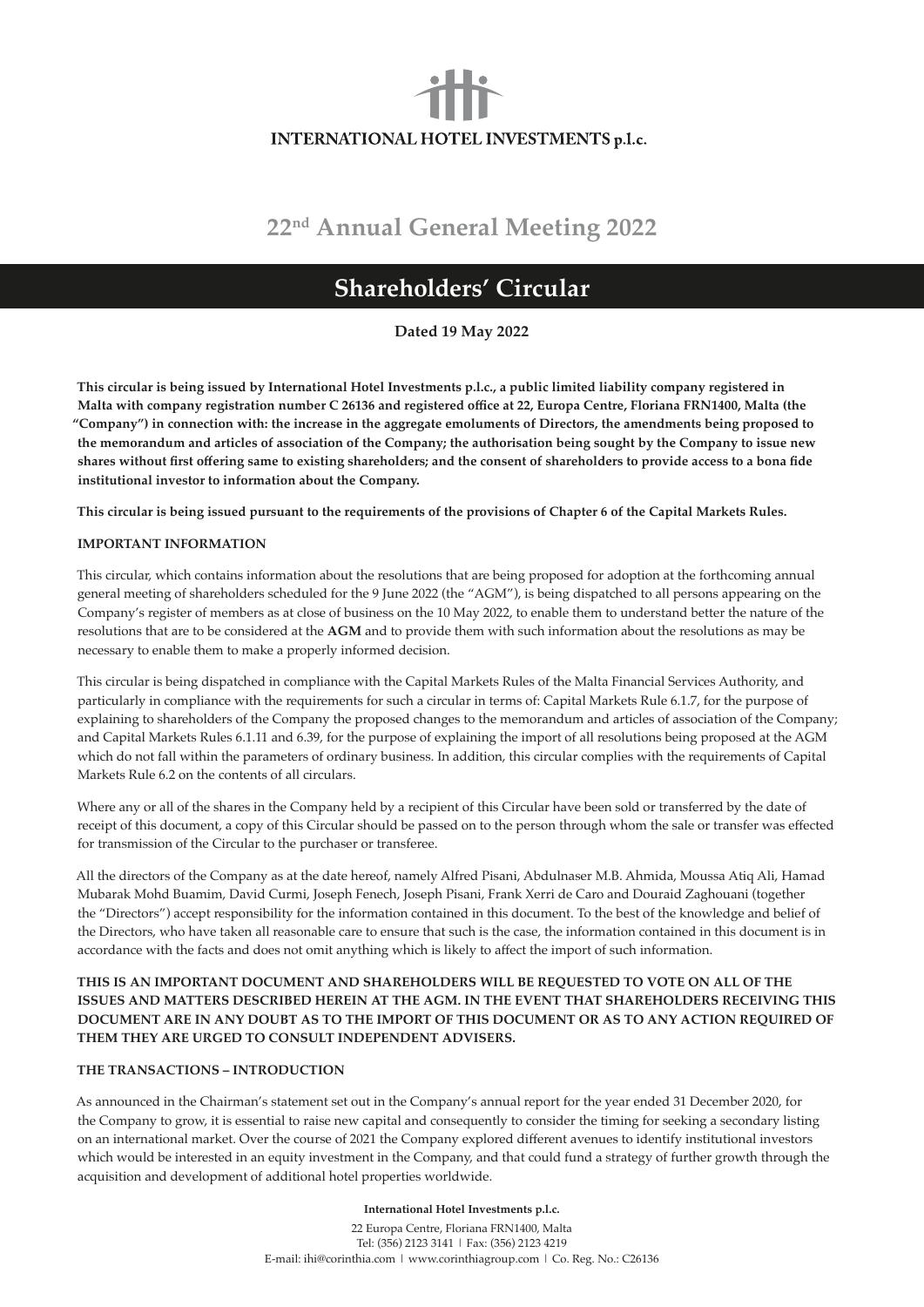The Directors believe that a new equity injection should achieve the Company's objective of acquiring new hotel properties worldwide whilst retaining a prudent debt to equity ratio.

The Company has already announced<sup>1</sup> that it has entered into a preliminary term-sheet with United Development Company of Qatar ("UDC") to assess a possible subscription for shares in the Company. UDC has shown an interest in making a significant equity investment in the Company in the course of the current financial year, and heads of terms have been executed that would, subject to approval by shareholders of a number of resolutions that are being presented to them as special business in the forthcoming AGM, and subject to satisfactory completion of a due diligence process and satisfactory negotiation and completion of all requisite definitive agreements, result in UDC subscribing for 100,000,000 new shares in the Company at a subscription price of €1.22 per share, together with an option exercisable within 12 months to subscribe for a maximum of an additional 200,000,000 shares in the Company, at a price of  $E$ 1.28 per share.

It is therefore in this context, and in preparation of this potential transaction, that shareholders are being called upon to understand the impact and implications of the resolutions on which they shall be required to vote at the forthcoming AGM.

# **THE RESOLUTIONS**

The AGM shall be considering four resolutions as Special Business for approval. Briefly these are:

- 1. That consent is hereby given to the Company to make such disclosures of information, including price sensitive information, to such investors who are considered by the board to be *bona fide* offerors for the subscription of shares in the Company; under such terms and conditions as the directors may consider appropriate and to such other terms required by applicable regulation.
- 2. That the directors be and are hereby authorised to issue and allot up to 300,000,000 new shares to an investor or investors, without first offering the same shares to the existing shareholders, and that accordingly the rights of shareholders otherwise set out in article 4.1 of the company's articles of association are hereby waived;
- 3. That the memorandum and articles of association of the Company be amended in the manner specified hereunder; and
- 4. That the aggregate emoluments of directors be increased from €850,000 by a further €450,000 per annum in view of the increase of the maximum number of directors on the board.

**All the resolutions being proposed as special business at the forthcoming AGM are related to the facilitation of the transactions described above and to enable the Company to be in a position to address the pertinent issues expected to arise during the course of negotiations.**

# **RESOLUTION 1.**

Before a subscription agreement can be entered into, the term sheet with UDC contemplates a term during which UDC shall conduct a due diligence exercise about the Company for the purposes of confirming their understanding of the Company. For such an exercise to be conducted the Company shall be required to disclose certain information to UDC which may not be in the public domain, and which may include certain price sensitive information. In this context the Company is obliged to conduct itself in accordance with the requirements of Capital Markets Rule 5.174 in making available information to a *bona fide* offeror and to facilitate the conduct of such a due diligence exercise.

The Directors are therefore seeking the consent of the shareholders at the forthcoming annual general meeting to be able to furnish, in confidence, such information to UDC. This would include unpublished price sensitive information as may be necessary to facilitate the potential subscription of shares in the Company, under all of those conditions stipulated in the term sheet and such other terms and conditions as may be agreed in a final subscription agreement.

The term sheet contemplates, subject of course of due diligence and agreement on a binding subscription agreement, that:

- i. at an initial stage UDC will subscribe for 100,000,000 new shares in the Company, at a price of  $\epsilon$ 1.22 per share, which will increase the issued share capital of the Company by an additional €122,000,000. The proceeds from such subscription will be deployed by the Company in funding new projects in line with the Company's growth strategy; and
- ii. UDC will also have an option to purchase an additional 200,000,000 shares in the Company at a pre-established price of €1.28 per share, which option would, if exercised, contribute an additional €256,000,000 to the issued share capital of the Company within 12 months.

The overall transactions would, if successfully concluded, provide the Company with significant additional capital that, complemented with additional debt capital, will continue to fuel its growth strategy.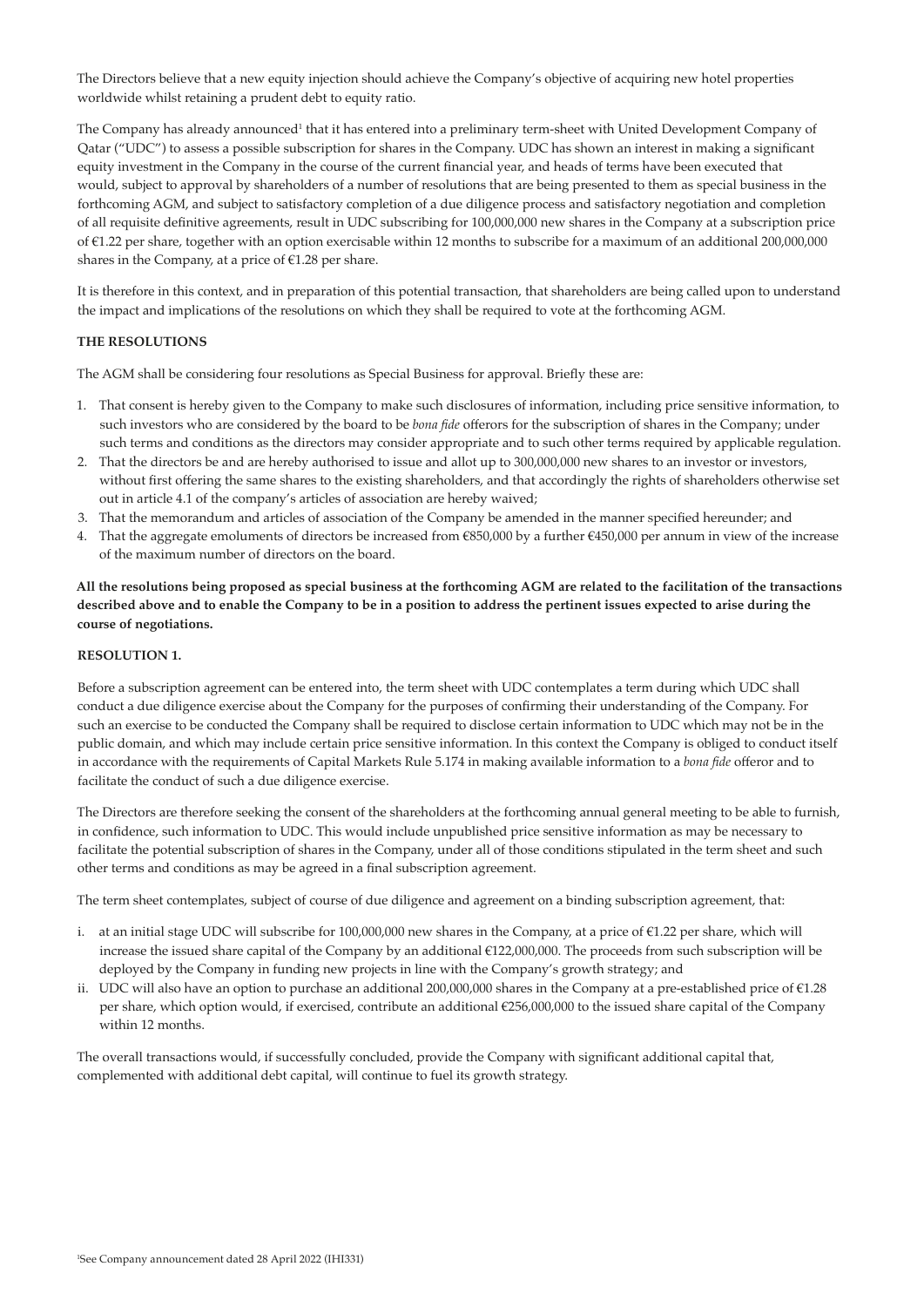# **RESOLUTION 2**

This resolution seeks the authorisation of the shareholders for the directors to be able to issue and allot new shares in the Company without first offering same to current shareholders in proportion to their existing shareholding. It is by virtue of this resolution that directors will be in a position to issue shares to UDC in the event that the transaction contemplated in the term sheet is successfully concluded. The terms of the memorandum and articles of association of the Company require shares that are to be issued in the Company to be offered first to shareholders proportionately to their holdings – except if the general meeting of shareholders approves otherwise. It is this approval that is being sought by virtue of this proposed resolution.

The limit of 300 million new shares is the aggregate of shares that the Company would be required to issue to meet both the initial subscription by UDC as well as the possible eventual exercise of the option that will be included in the subscription agreement.

This approval would therefore represent a waiver by the shareholders of their right to be offered the new shares on a pre-emptive basis, before they are offered to UDC. Such pre-emption right is intended to safeguard against current shareholders' rights in the Company being diluted by the issue of shares to a third-party investor. Accordingly, by waiving these pre-emptive rights, shareholders would be accepting the consequent dilution in their shareholding. If the transactions contemplated in the term sheet were to be successfully concluded, UDC would at the initial stage become a holder of 13.97% of the issued share capital of the Company, which would increase to 32.7% in the event that the option to purchase an additional 200,000,000 shares within 12 months is successfully exercised. This would give rise to a corresponding dilution in the shareholding of all current shareholders.

#### **RESOLUTION 3**

This resolution contemplates a number of changes to the memorandum and articles of association of the Company as detailed in the notice convening the meeting. The following is a brief explanation of each of the proposed changes.

- 1. The first proposed change reads as follows:
	- a. The first paragraph of article 6 of the memorandum of association be abrogated and substituted by the following:

# *"6. Directors The Board of Directors of the Company shall consist of not less than four (4) and not more than twelve (12) Directors."*

The first change is really the main and most substantive change – which increases the maximum number of directors to twelve (12) directors. This change is self-explanatory and increases the maximum number of directors. This should make space for further directors to be appointed by a new substantial shareholder without affecting the balance and dynamics of the current board complement, and further enable the Company to have a board with the appropriate mix of skills required for a company of its size and growth strategy.

- 2. The next amendments that are being proposed to the articles of association are the result of changes in applicable law since the most recent approval and registration of the memorandum and articles of association of the Company, as follows:
	- b. *All references to the term Listing Rules and Maltese Listing Rules in the memorandum and articles of association be replaced by the terms Capital Markets Rules and Maltese Capital Markets Rules respectively; and the definitions of Listing Rules and Maltese Listing Rules be abrogated and new definitions of "Capital Markets Rules" and "Maltese Capital Markets Rules" be introduced in article 2 of the articles of association, which definitions shall read as follows:*

*"Capital Markets Rules" means the Maltese Capital Markets Rules and the capital markets rules and regulations of any other jurisdiction that may be or may become applicable to the Company;*

*"Maltese Capital Markets Rules" means the Capital Markets Rules issued by the MFSA in accordance with the provisions of the Financial Markets Act (Cap.345 of the Laws of Malta) as may be amended and/or supplemented from time to time;* 

c. *All references to the Listing Authority in the memorandum and articles of association of the Company be and are hereby deleted and substituted by a reference to the MFSA; and that in article 2 of the articles of association a new definition be introduced of MFSA to read as follows:*

*"MFSA" means the Malta Financial Services Authority, established in terms of the Malta Financial Services Authority Act (Cap. 330 of the laws of Malta) or such other competent authority as may be established under Financial Markets Act (Cap. 345 of the laws of Malta).*

These are consequential amendments to changes that have been made to legislation and applicable regulations where what were previously known as the Listing Rules have now become known as Capital Markets Rules and the role of what was previously referred to as the Listing Authority is being assumed by the Malta Financial Services Authority. The proposed amendments are intended to conform the memorandum and articles of association to the language of applicable regulation.